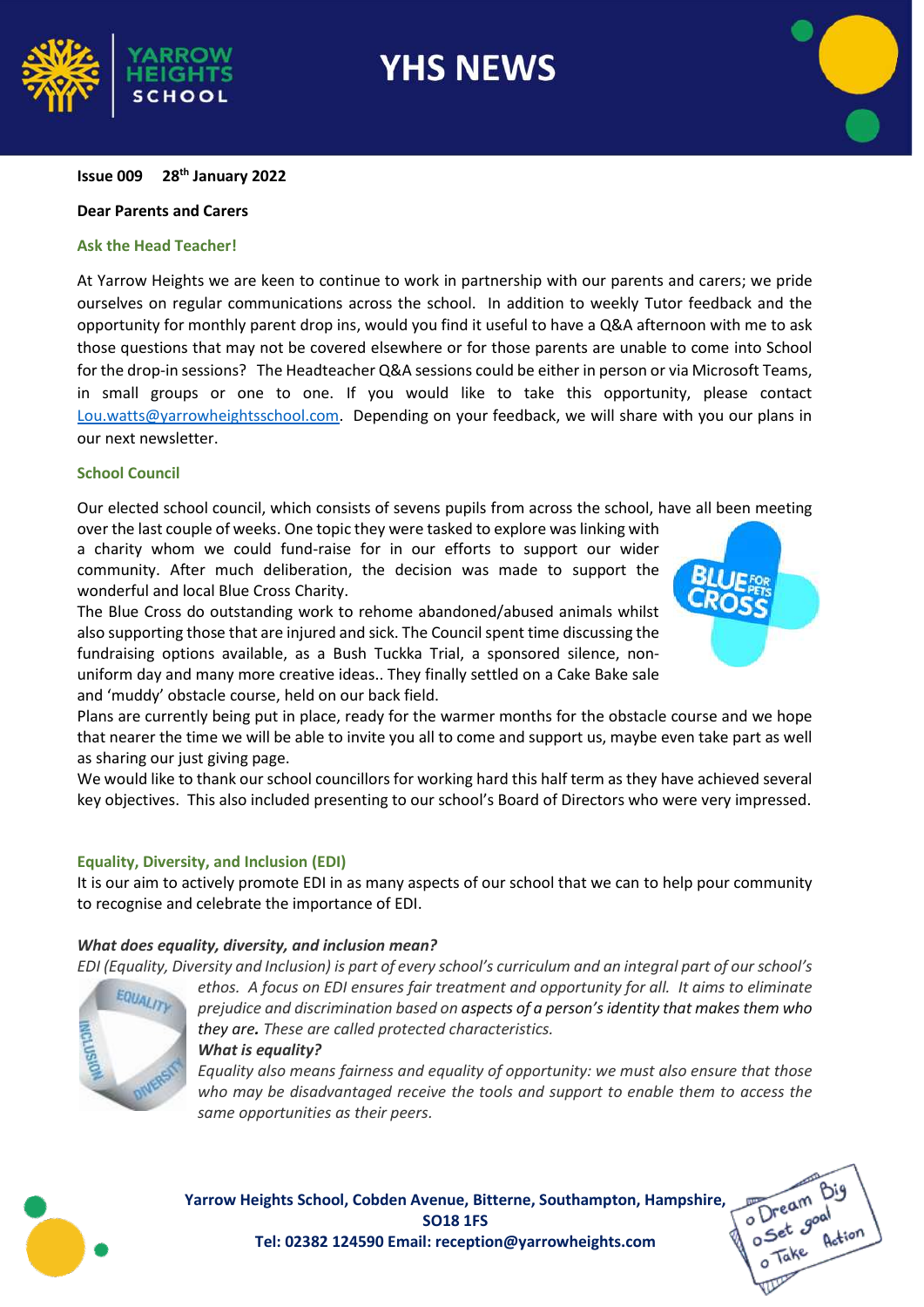



#### *What is diversity?*

*Diversity is recognising, respecting and celebrating each other's differences. A diverse environment is one with a wide range of backgrounds and perspectives, which allows for a community of creativity and innovation.*

#### *What is Inclusion?*

*Inclusion means creating an environment where everyone feels welcome and valued.*  Our EDI Team (E.D.I.T) team have recently met to discuss topics that the school will focus on over the coming months and how we will celebrate these themes at Yarrow Heights. These are:

#### **Tuesday 1st February – Chinese New Year**.

We will be celebrating Chinese New Year by following the Chinese tradition of handing out a red

envelope, also known as 'lucky money'. In folk culture, children will live 'safe and sound' for the whole year if they receive an envelope containing the lucky money. Whilst we won't be putting money in these envelopes, we will be asking our pupils to place a kind and positive comment in it, and these will be handed out to other pupils, so each child receives an envelope. In Art the children will also be involved in learning about the use of Chinese Lanterns in Chinese celebrations and designing their own for display in the dining room and enjoy a selection of Chinese food prepared by Janine. Through a social story, the pupils will be told of the change in menu for that day.



# **Tuesday 1st February – Shrove Tuesday**.

We will be supporting our pupils to make pancakes that they can enjoy for their breakfast snack as well as delivering a whole school assembly around the religious meaning of Shrove Friday 18<sup>th</sup> Tuesday.

#### **Friday 11th February – LGBTQIA+ History Month**.

On Friday  $11<sup>th</sup>$ , we will be holding a 'dress bright' day. We are inviting all staff and pupils to come into School wearing bright colours or rainbow colours to represent the pride flag. This event will form part of the children's studies in PSHE around embracing diversity where they have been learning about the importance of historical and more recent civil rights movements.





**Yarrow Heights School, Cobden Avenue, Bitterne, Southampton, Hampshire, SO18 1FS Tel: 02382 124590 Email: reception@yarrowheights.com**

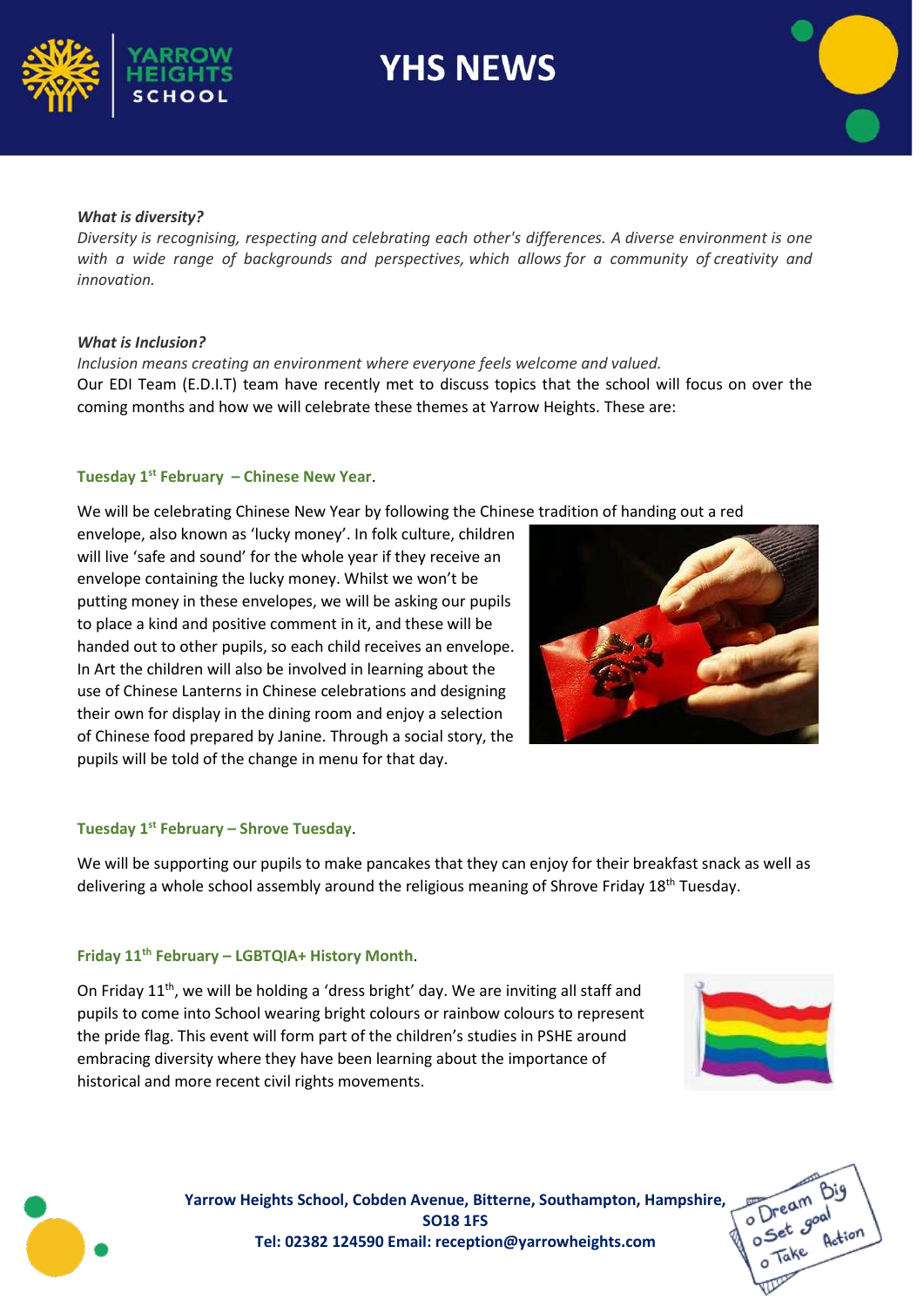

# **Friday 18th March – Red Nose Day/Holi Festival**.

On Friday 18<sup>th</sup> we will be joining in the countrywide fundraising for Red Nose Day. However, on this day, the popular Hindu festival of Holi. To celebrate this significant event in the Hindu calendar, we are planning



a few special events to raise money for Red Nose Day. We will be following the Holi tradition of controlled and measured powdered paint throwing for those children who would like to join or, where others can choose to observe. Holi festival, otherwise known as "Festival of love, colour and spring" is celebrated by smearing each other with paint and throwing coloured powder in an atmosphere of good humour. We hope you will support us in allowing your child to

join in the festivity by wearing a white t-shirt (the school will supply these these).The coloured powder is safe, non-toxic, bio-degradable and washes off skin and clothing completely and easily. Children will be 'cleaned before they get in their taxis for the return trip home! A letter for permission and further information will be emailed nearer the time for this.

# **Enrichment**

We are really pleased to welcome our new Enrichment Lead - Jemma Godel to our team. Jemma has arrived bursting with exciting ideas and plans to enrich and enhance the pupils' time at Yarrow Heights. As well as planning a comprehensive programme of enrichment for the next  $\frac{1}{2}$  term with around 12 options for the children to choose from, she has also secured additional activities and specialist instructors to create a series of opportunities for our pupils to try new skills. Here is a sample of the upcoming sessions.



| Mosaic making                                                                         | A local and well known Southampton mosaic           |
|---------------------------------------------------------------------------------------|-----------------------------------------------------|
|                                                                                       | artist, recognised for creating super cool designs  |
|                                                                                       | which can be found locally attached to walls and    |
|                                                                                       | buildings, will be visiting Yarrow Heights and      |
|                                                                                       | showing pupils how we can create our very own       |
|                                                                                       | YH mosaic.                                          |
| <b>Pedal Power Training</b>                                                           | Bike-Ability courses will be booked for 20          |
|                                                                                       | students in September 2022 (earliest date           |
|                                                                                       | available). This course delivers three levels of    |
|                                                                                       | training. Level 1 is basic bike control; level 2 is |
|                                                                                       | road safety in housing areas and level 3 is main    |
|                                                                                       | road safety. Pedal Power will deliver a             |
|                                                                                       | combination of Level 1 and Level 2 to our pupils    |
|                                                                                       | and bikes and helmets will be provided by the       |
|                                                                                       | school.                                             |
| Pottery                                                                               | Pauline Bradbury, Crank Pots Pottery has agreed     |
|                                                                                       | to join Yarrow Heights once a week for 6 weeks      |
|                                                                                       | during Enrichment next term to deliver pottery      |
|                                                                                       | sessions. The young people can choose to make       |
|                                                                                       | their own pottery which they can keep once it       |
|                                                                                       | has been 'fired' in the kiln.                       |
| o Dream Bi<br>Yarrow Heights School, Cobden Avenue, Bitterne, Southampton, Hampshire, |                                                     |
| <b>SO18 1FS</b>                                                                       |                                                     |
| Tel: 02382 124590 Email: reception@yarrowheights.com                                  |                                                     |
|                                                                                       | Tak                                                 |